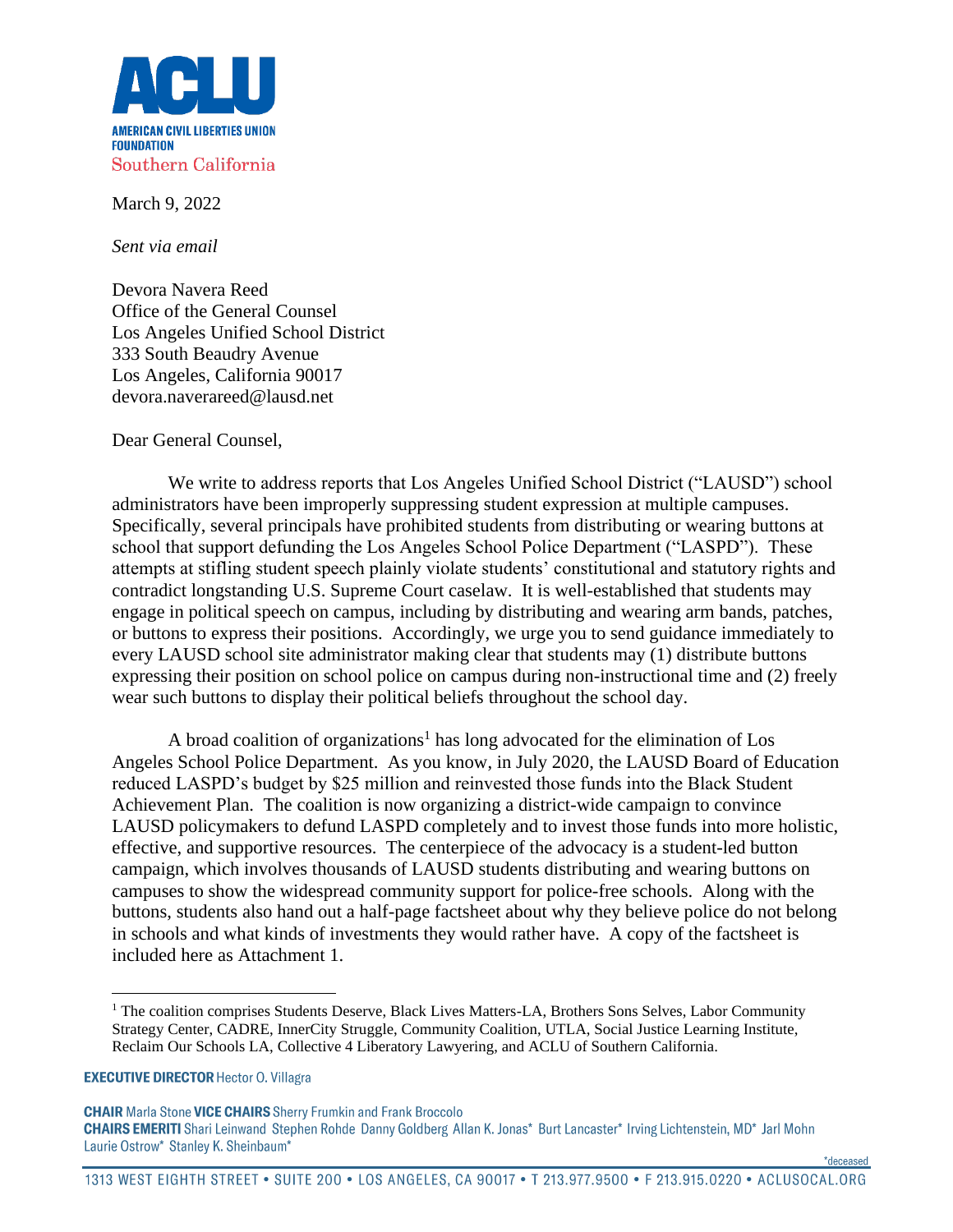There are two small (2" in diameter) student-designed buttons at issue. One includes only the words "FULLY DEFUND L.A. SCHOOL POLICE." It features drawings of four students with their eyes closed, two fists raised in a showing of solidarity, and a heart. The other button similarly includes only the words "FULLY DEFUND LA SCHOOL POLICE," along with a hand-drawn image of two students. For your reference, we have included pictures of the buttons:



In March 2022, the principal of Middle College High School reprimanded a student for passing out these buttons during lunch time. The principal told the student that the student could not distribute the buttons in certain areas of the school, including in front of the school or inside school buildings. That same day, a principal at a prominent high school in Local District West told multiple students that they could neither wear the buttons nor distribute them at school. Similarly, administrators at another prominent high school in Local District South have refused to allow students to distribute the buttons and factsheet because administrators purportedly had not approved them with signatures.<sup>2</sup> None of the principals have been able to cite any school policy or law to support their prohibition of student speech.

The administrators' attempts to ban these buttons violates students' constitutional and statutory protections for free speech in school. As the U.S. Supreme Court concluded more than fifty years ago, students do not "shed their constitutional rights to freedom of speech or expression at the schoolhouse gate." *Tinker v. Des Moines Indep. Community School Dist.*, 393 U.S. 503, 506 (1969). *Tinker* made clear that students have a right under the First Amendment to engage in non-disruptive political activities at school, which applies to expressing opinions on controversial subjects. Indeed, the facts of the *Tinker* lawsuit parallels the present-day button campaign to stop oppression by school police, as that case involved students wearing black armbands to protest the war in Vietnam. In both scenarios, school staff may not stop students from expressing their non-disruptive political opinions at school.

Further, the attempted prohibition on wearing buttons and distributing factsheets calling to defund LASPD violates California Education Code section 48907, which protects students' right to wear expressive messages. That statute provides:

Pupils of the public schools . . . shall have the right to exercise freedom of speech and of the press including, but not limited to, . . . the distribution of printed materials or petitions, the wearing of buttons, badges, and other

<sup>&</sup>lt;sup>2</sup> Students at these two schools did not want to identify their schools for fear of retaliation.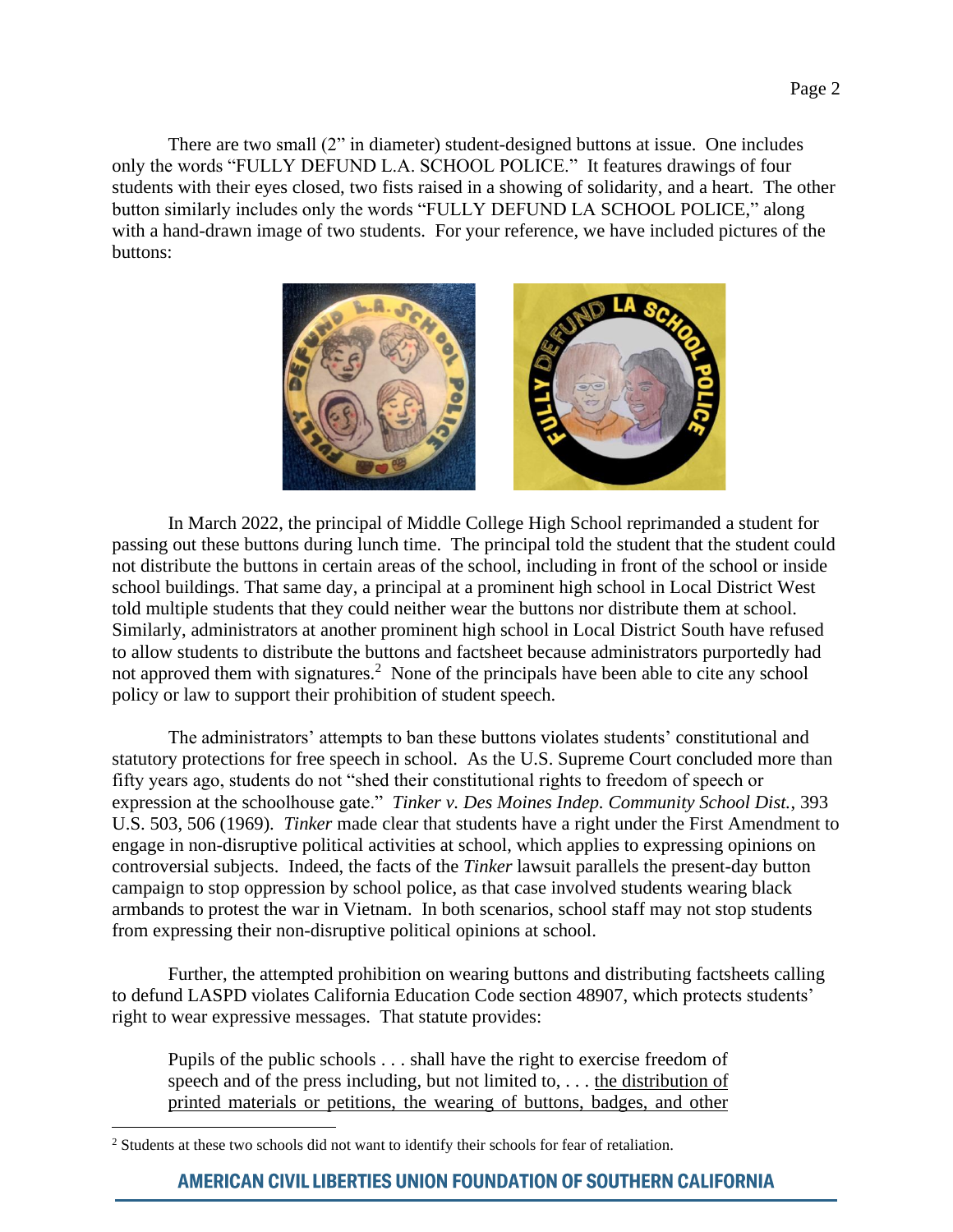insignia, . . . , except that expression shall be prohibited which is obscene, libelous, or slanderous. Also prohibited shall be material that so incites pupils as to create a clear and present danger of the commission of unlawful acts on school premises or the violation of lawful school regulations, or the substantial disruption of the orderly operation of the school.

*Id.* (emphasis added). The California law "provides greater free speech protection than does the United States Constitution." *Lopez v. Tulare Joint Union High Sch. Dist.*, 34 Cal. App. 4th 1302, 1317 (1995). In particular, it forbids school authorities from acting to "censor (*i.e.*, exercise prior restraint over) student expression which is not prepared for an official school publication." *Id.* at 1320. And, most relevant to the present situation, "the plain language of section 48907 mandates that a school may not prohibit student speech simply because it presents controversial ideas and opponents of the speech are likely to cause disruption." *Smith v. Novato Unified Sch. Dist.*, 150 Cal. App. 4th 1439, 1457 (2007). Here, it is beyond dispute that the buttons and factsheet include nothing that can be interpreted as obscene, libelous, or slanderous; do not incite students to break the law or school rules; and do not incite the substantial disruption of school activities. Rather, school administrators are attempting to ban them solely because they disagree with the content, which plainly violates California law.

The attempts to ban the distribution and display of the buttons violates LAUSD Policy Bulletin BUL-6320.2, "Procedures for Handling Disturbances, or Demonstrations on or Adjacent to School Sites," which LAUSD adopted on December 1, 2021. BUL 6320.2 confirms that:

Students have a right to freedom of speech and may participate in free speech activities, including political or religious speech, while on school campus. Students may distribute literature reflective of their views and opinions and assemble on campus during non-instructional time to discuss their views and opinions. Students may participate in peaceful demonstrations on campus during non-instructional periods.

LAUSD's policy defends precisely the type of political speech that the students are attempting to engage in here. The students seek only to make clear that they want to attend schools without school police and that they prefer that the district invest more in the Black Student Achievement Plan and other supportive and effective resources.

Finally, both Education Code section 48907 and BUL 6320.2 expressly protect students' right to distribute buttons and factsheets in school. Section 48907 explicitly states that students may engage in "the distribution of printed materials" in school, and BUL 6320.2 provides that "[s]tudents may distribute literature reflective of their views or opinions . . . during noninstructional time[.]" Thus, so long as students distribute the buttons while class is not in session—for example before school, during recess or lunch, or after school—school staff may not interfere or otherwise suppress students' right to expression.

Ultimately, we are disappointed by certain LAUSD administrators' responses to the student-led campaign because school is a place that should encourage political discourse and promote civic engagement among youth. Instead, students are being reprimanded for merely expressing their opinions and being deterred from speaking truth to power. Accordingly, for all the reasons discussed above, please send guidance immediately to all LAUSD administrators to

# **AMERICAN CIVIL LIBERTIES UNION FOUNDATION OF SOUTHERN CALIFORNIA**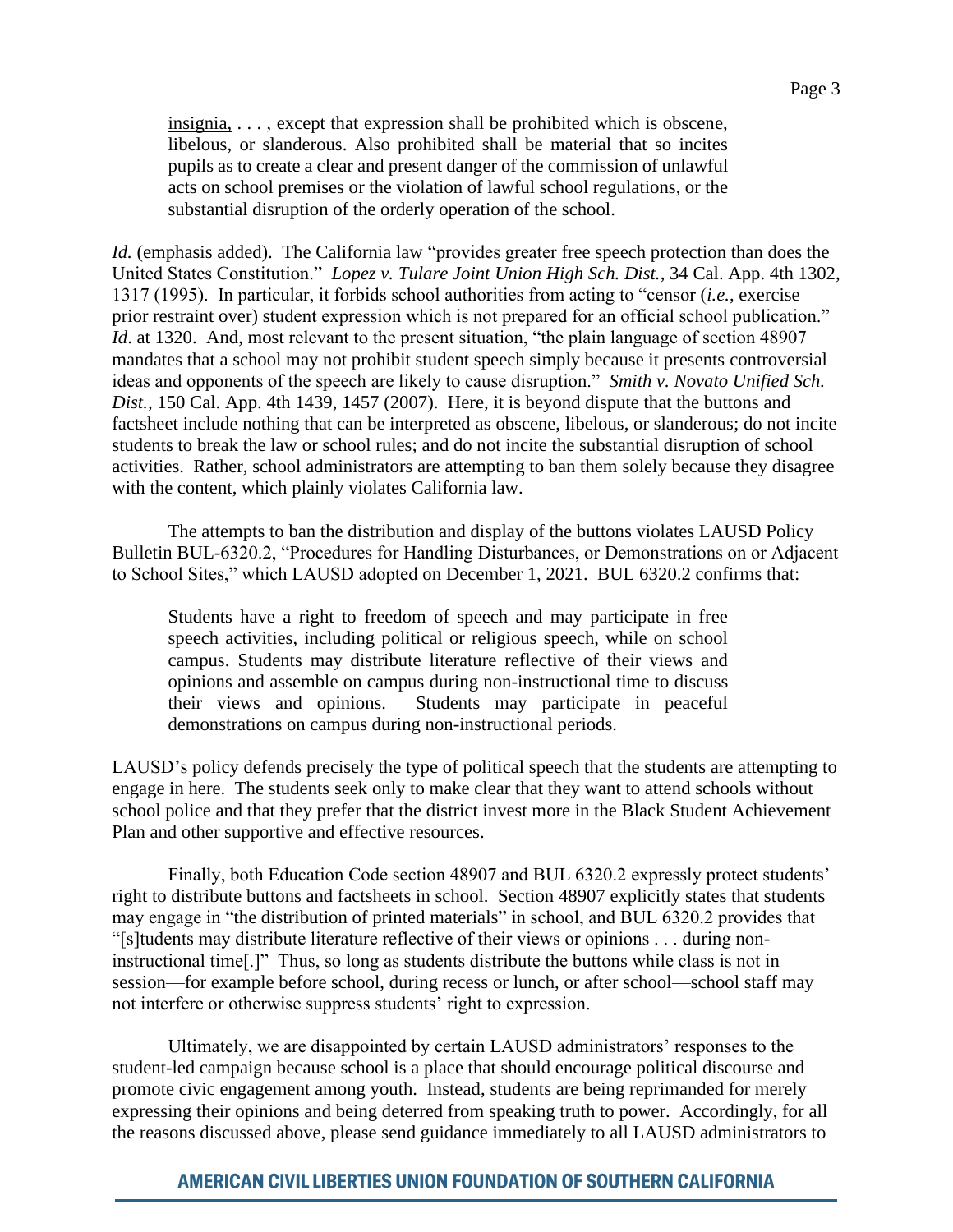ensure that they are aware of the controlling laws and LAUSD policies that allow students to distribute and display materials demanding the elimination of police in schools. All LAUSD staff must understand that students are allowed to exercise their freedom to express political statements as guaranteed by the relevant constitutional and statutory protections.

We hope to resolve these issues without the need for further action. We request that you send us a copy of the guidance you issue to LAUSD staff, and please contact us at [vleung@aclusocal.org](mailto:vleung@aclusocal.org) if you have any questions or would like to set up a meeting to discuss these concerns.

Sincerely,

Victor Leung, Director of Education Equity | Deputy Litigation Director Ana Mendoza, Staff Attorney Peter Eliasberg, Chief Counsel | Manheim Family Attorney for First Amendment Rights ACLU Foundation of Southern California

cc: Superintendent Alberto M. Carvalho, superintendent@lausd.net LAUSD Board of Education Members, boardmember@lausd.net Andrés Chait, Local District Superintendent Northeast, andres.chait@lausd.net Joseph Nacorda, Local District Superintendent Northwest, joseph.nacorda@lausd.net José P. Huerta, Local District Superintendent East, jose.huerta@lausd.net Dr. Adaina Brown, Local District Superintendent West, aea9366@lausd.net Frances Baez, Local District Superintendent Central, frances.baez@lausd.net Michael Romero, Local District Superintendent South, michael.romero@lausd.net William Bazadier, Principal, william.bazadier@lausd.net

enclosure